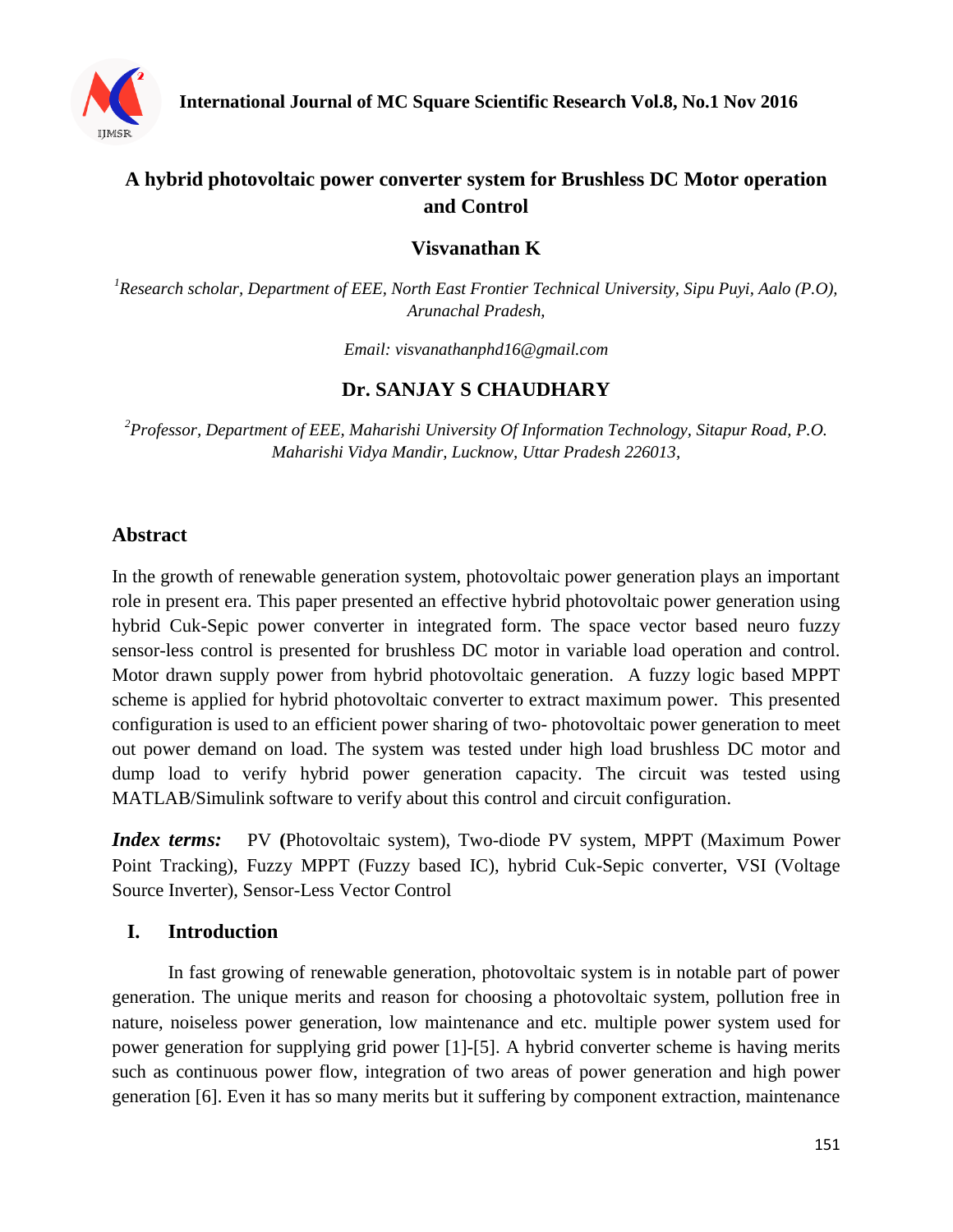

requirement, Reverse power flow problem and low efficiency. So modified scheme was introduces in hybrid converter circuit to meet out drawbacks of conventional system [7]. This modified form of Cuk-Sepic converter is used to sharing of two-generation power in effective manner.

The two diode scheme is implemented in photovoltaic system for increasing efficiency, processing of iteration speed and reducing of computation time while comparison with single diode based photovoltaic system [8], [9]. The topology is proposed that two diode photovoltaic system with having high efficiency, simplified structure and neglecting series/ parallel resistor. Photovoltaic performance and its characteristic is varied by temperature variation, solar irradiation and output power so parameters of saturation current( $I_0$ ), series resistance( $R_S$ ), shunt resistance  $(R_{SH})$ , photovoltaic current  $(I_{PV})$  and ideality constant  $(A)$ . A maximum power point tracking is introduces to extract power from photovoltaic system by varying condition of irradiation and temperatures. A fuzzy logic based MPPT (Maximum Power Point Tracking) is presented for proposed two-diode photovoltaic system. This is modified form of incremental conductance scheme and reached high power extraction over classical MPPT topology.

This paper is presented the hybrid cuk-sepic photovoltaic converter is applied for low to high load BLDC (Brush Less DC) Motor Control. Fuzzy logic based MPPT scheme is used to extract maximum power from two-area of photovoltaic power generation using Cuk-Sepic converter. Two-diode photovoltaic equivalent circuit is introduces to reduces commutation time and efficiency in photovoltaic generation. An aim of hybrid cuk-sepic converter to provide continuous power, high efficient power sharing and generate a maximum power to load. Brushless DC motor is undergone in various load condition for proposed power generation circuit configuration. A neuro-fuzzy logic based vector control scheme is used to control of torque, speed and stator current performance for wide load variation. The system was tested using MATLAB/Simulink software to analysis about performances

#### **Photovoltaic system**



Fig. 1 equivalent circuit for two diode photovolume system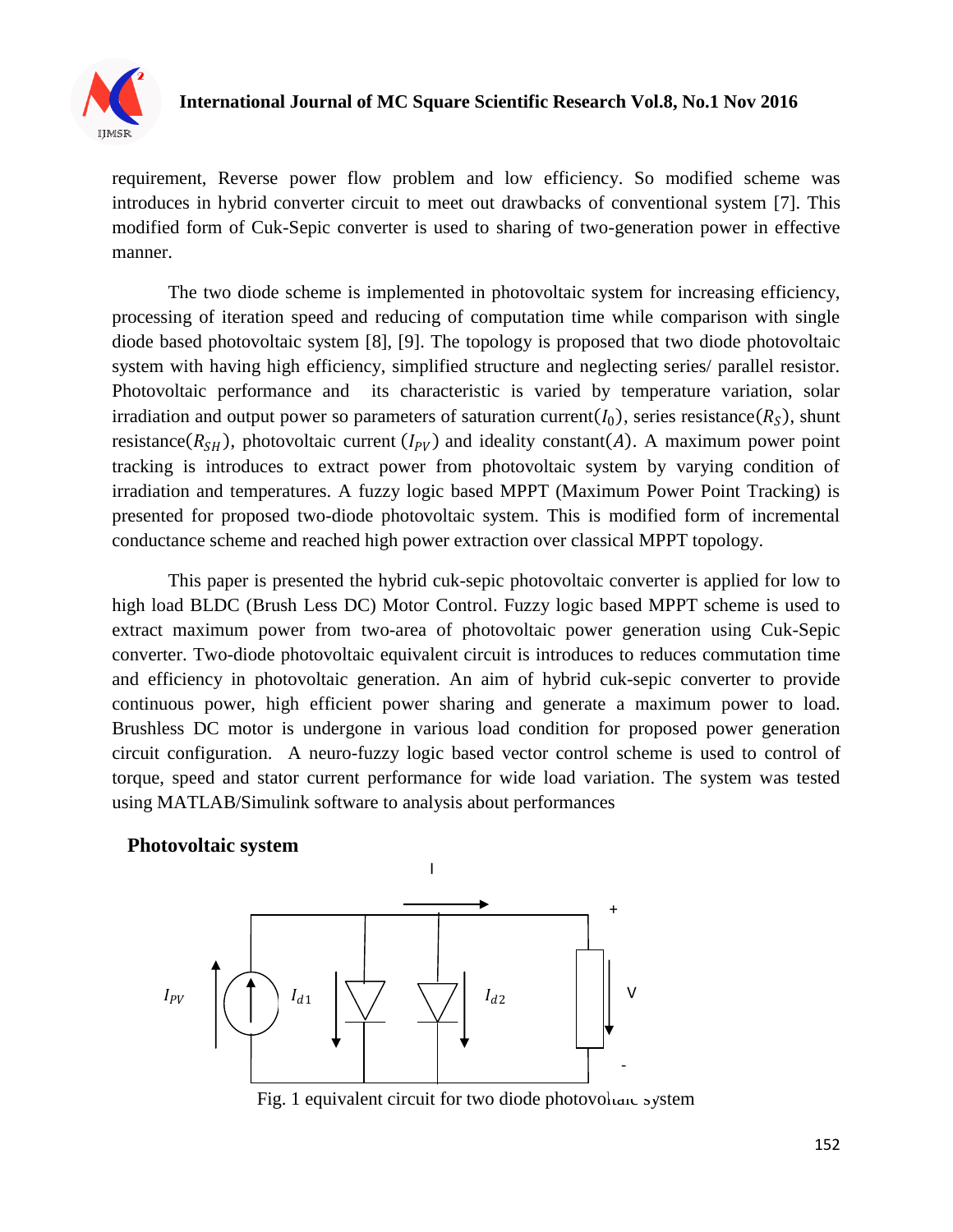

From the Fig.1, two-diode model the current equation can be represented in equation (1) accordingly;

$$
I = I_{PV} - \left[ exp\left(\frac{q(V + IR_S)}{N_S K T A_1}\right) - 1 \right] - I_{02} \left[ exp\left(\frac{q(V + IR_S)}{N_S K T A_2}\right) - 1 \right] - (V + IR_S)/R_{sh}
$$
(1)

Where

- q Electron charge (1.6 × 10−19C)
- K Boltzmann constant (1.38 × 10−23Nm/K)
- T- PV module temperature in Kelvin
- $I_{01}$  reverse saturation current of diode 1
- $I_{02}$  reverse saturation current of diode 2
- A1 -diode ideality constant of diode 1
- A2 Diode ideality constant of diode 2
- $I_{PV}$  Light generated current of PV module in amperes
- Rs -series resistance of PV module
- R<sub>sh</sub>-parallel resistance of PV module
- $N_s$  Number of PV cells connected in series.

I- PV current (A).

 A mathematical model of the PV module is constructed by using five parameters, such as reverse saturation current  $(I_0)$ , photoelectric current  $(I_{PV}$ ), series resistance  $(R_s)$ , shunt resistance  $(R_{sh})$ , and ideality constant (A), are required to be calculated its magnitude of  $I_{02}$  is found that nonlinear equations (5) and some of the parameters are assumed arbitrarily, since required to reduce the number of unknowns. A two diode model is attempt to reduce mathematical computation time and complexity, the proposed model has reduces the series and parallel resistances [10]

$$
I = I_{PV} - I_{01} \left[ exp\left(\frac{q(V)}{N_S K T A_1}\right) - 1 \right] - I_{02} \left[ exp\left(\frac{q(V)}{N_S K T A_2}\right) - 1 \right]
$$
 (2)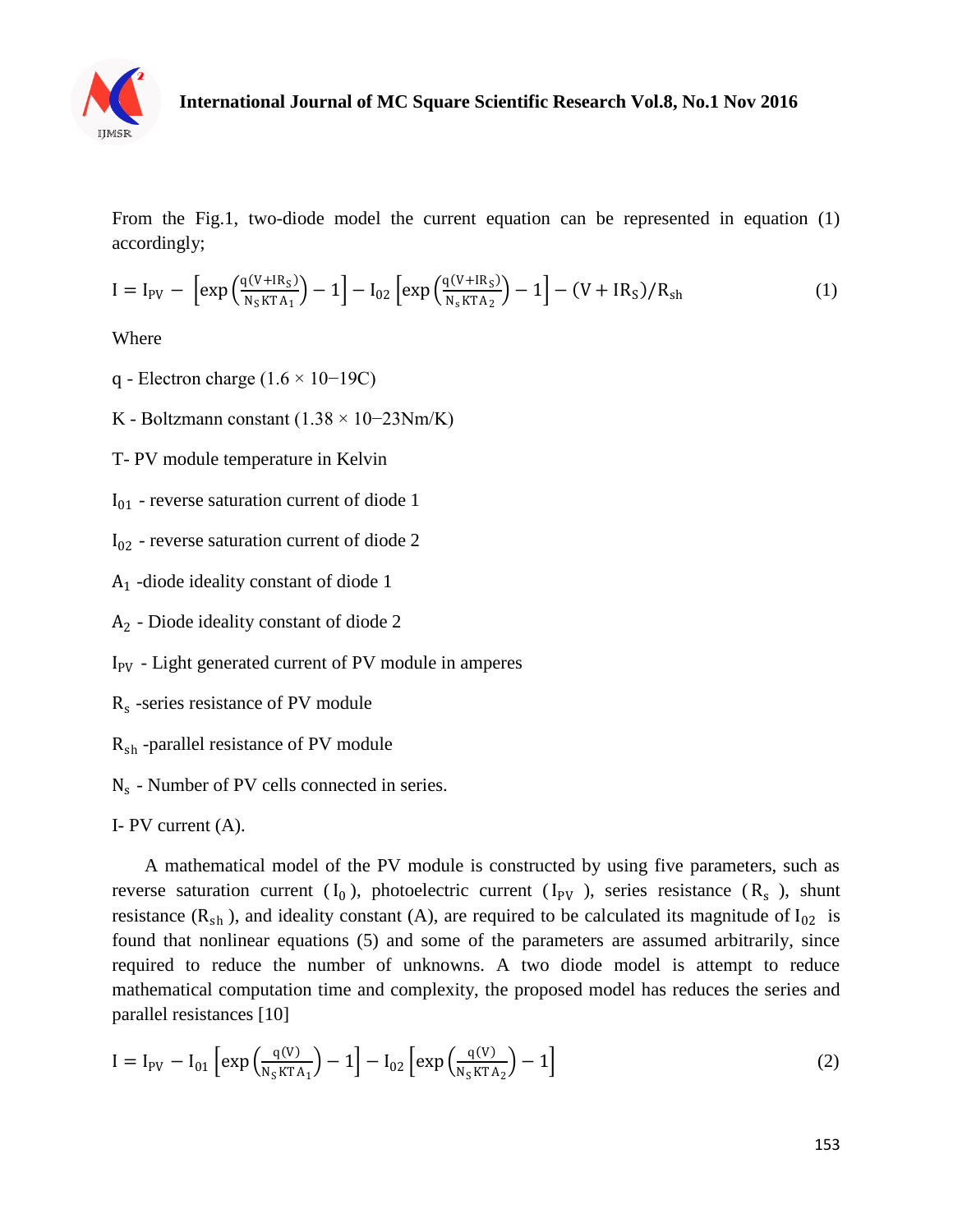

 $I_{PV}$ ,  $I_{01}$ ,  $I_{02}$ ,  $A_1$ ,  $A_2$  are unknown parameters to be found in pv model respectively.  $I_{02}$  is derived from  $I_{01}$ ; however the further unknown parameters are estimated. Those are determined from the constructed datasheet, which is obtained below. PV current  $(I_{PV})$  can be derived from in terms of a short-circuit current under well standard test conditions (STC) in which the PV cell surface irradiation and temperature are 900W/m2 and 300 K by (3), consider variation of temperature and irradiation. I<sub>PV</sub> Has a linear relationship to irradiation (G) and short-circuit current  $(I_{sc} )$  [11], and which can be follows as

$$
I_{\rm PV} = (I_{\rm SC} + K_{\rm I} \Delta T) \frac{G}{G_{\rm STC}} \tag{3}
$$

Where  $I_{SC}$  is the short-circuit current under STC,  $\Delta T$  is the temperature difference between module temperature  $(T)$  and the STC temperature,  $K_I$  is called short-circuit current constant and this is preferred from the datasheet, G is surface irradiation, and GSTC is the surface irradiation under short-circuit current. The equation to describe the saturation current is taken by

$$
I_{01} = \frac{(I_{sc} + K_1 \Delta T)}{\exp\left[(V_{oc} + K_v \Delta T) * \frac{q}{(N_s K T A_1)}\right] - 1}
$$
(4)

Where  $K_v$  is called voltage temperature constant and the value is taken from data sheet, and  $V_{oc}$  is the open-circuit voltage. it can be describes as equation (5)

$$
I_{02} = \left(\frac{T^{\frac{2}{5}}}{3.77}\right)I_{01} \tag{5}
$$

Finally find  $A_1$ ,  $A_2$  values by using simple and fast iterative method, by following two conditions are considered:

a) open-circuit condition with  $V_{oc}$ ;

#### b) Maximum power point (MPP) condition with  $V_m$  and  $I_m$ .

Under open-circuit condition,  $V = V_{oc}$ ,  $I = I_{oc} = 0$ ;  $V = V_{oc}$ 

$$
0 = |I_{PV} - I_{01} \left[ exp\left(\frac{q(V_{oc})}{N_S K T A_1}\right) - 1\right] - I_{02} \left[ exp\left(\frac{q(V_{oc})}{N_S K T A_2}\right) - 1\right]|
$$
\n(6)

 $A_2$  Can be obtained from  $A_1$ ,

$$
A_2 = \frac{(qV_{oc})}{N_S T K ln \left(\frac{1pv - I_{01} (exp (qv/(N_S K T A_1 T)) - 1)}{I_{02}} + 1\right)}
$$
(7)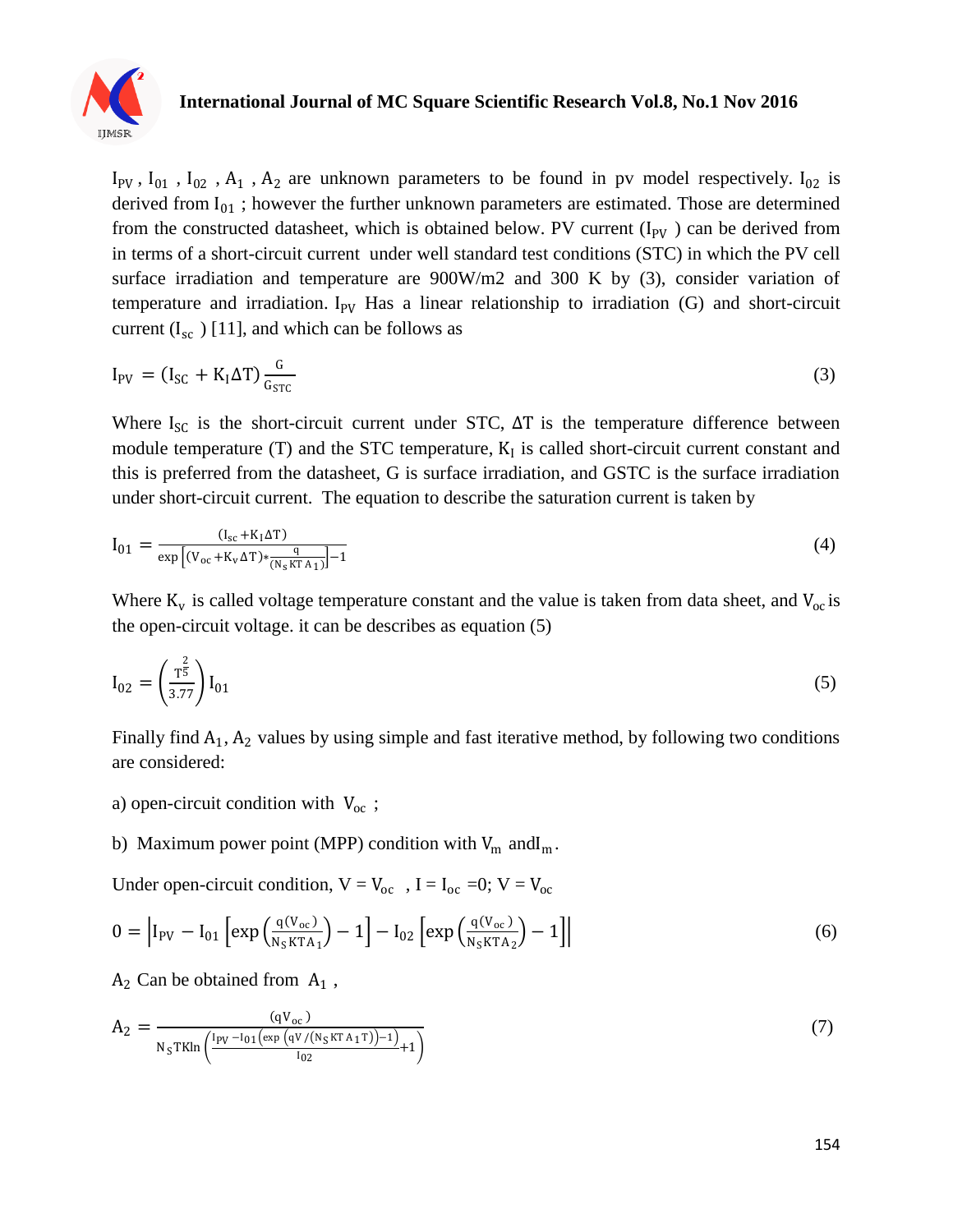

At high voltage condition the single diode equation assumes a constant value for the ideality factor. But the two diode estimation of ideality constants  $A_1$  and  $A_2$  varied based on the iterative matching algorithm. The calculated ideality values  $A_1$  and  $A_2$  for the PV modeling matching algorithm is given [12]. The amount of photovoltaic power extraction is drawn from proposed two photovoltaic system is obtained by fuzzy logic based MPPT controller. It is a modified form of incremental conductance scheme so it can able to control for delivering power continuously.

# **II. Hybrid Cuk-Sepic converter topology**

The present configuration of hybrid photovoltaic converter is the combined circuit topology of cuk-SEPIC Converter which is shown in Fig.1. SPEIC circuit is fed with photovoltaic system1. Cuk circuit is fed with photovoltaic system 2. Proposed approach is unique power flow structure which Compared with conventional hybrid circuit topology [13]. The enhancement of this approach is reduced number of switches by moderate hybrid structure. Inductor (L2) and filter capacitor  $(C0)$  are used as common elements for both Cuk and SEPIC converters of operation. The detailed power flow circuit and explanations are given bellow.



Fig.2 Moderate Hybrid Converter Using Cuk-SEPIC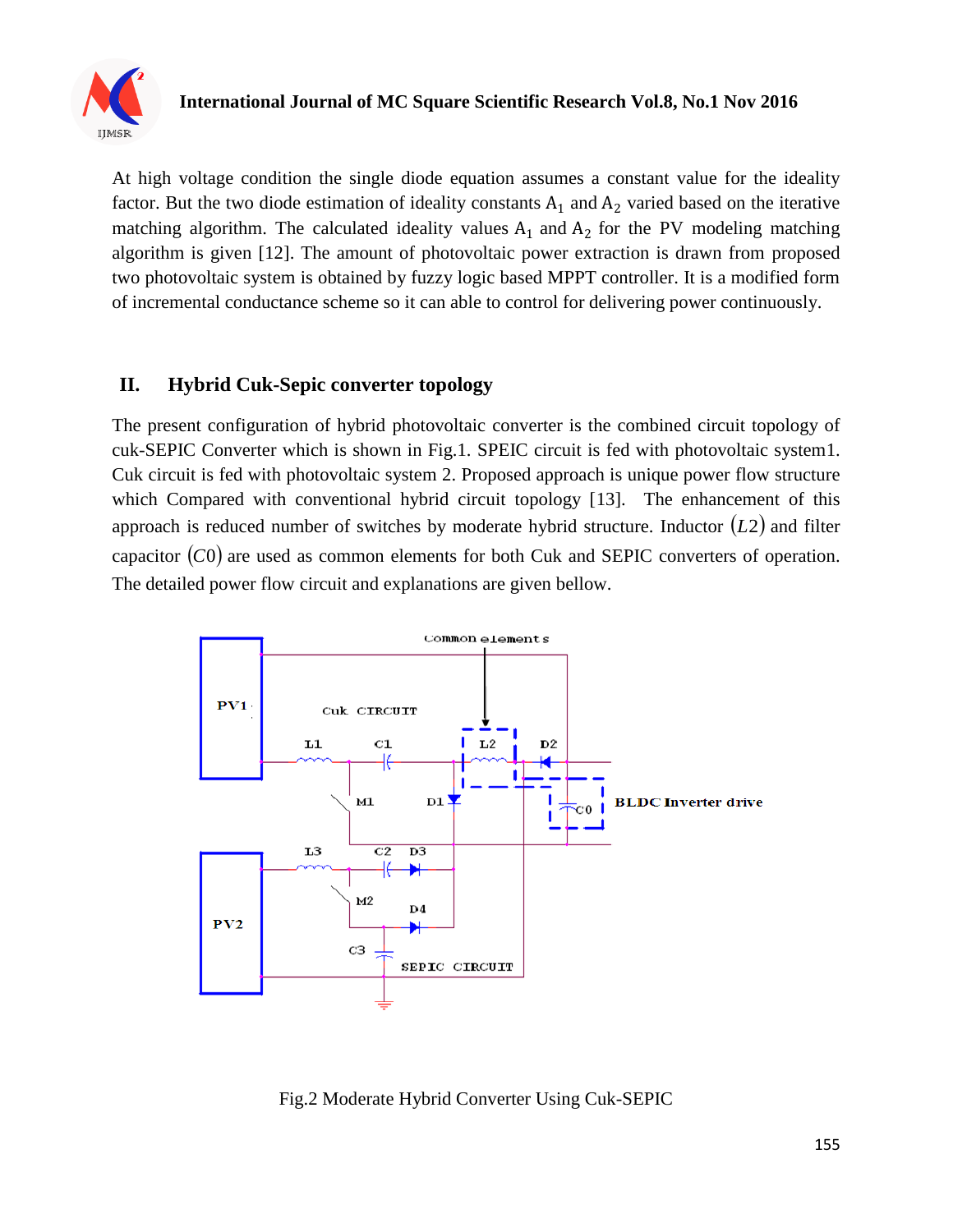

#### **Mode 1:**

During initial mode  $(T_0-T_1)$  of proposed circuit is drawn power by conduction of M1 and M2 switch shown in Fig.3. Charged inductor (L1), (L2) and capacitor (C1) is discharging to filter or load capacitor (C0). During time interval in SEPIC circuit, charged inductor (L3), capacitor (C2) is drawn power from photovoltaic and delivered to load capacitor (C0). capacitor (C0) is drawn maximum power from photovoltaic system 1 and photovoltaic system 2 .



Fig. 3 Mode 1 power flow circuit when Both M1 and M2 ON

#### **Mode 2:**

During second mode (T1-T2) of proposed circuit is drawn power by conduction of M1 and nonconduction of M2 switch shown in Fig.4. Cuk converter circuit behaves as it is mentioned mode1 and secondary circuit of SEPIC circuit draws power from PV-2 through (L3), (D3) to load capacitor (C0). During this mode, reverse flow of current (Id) and (IC) current is drawn to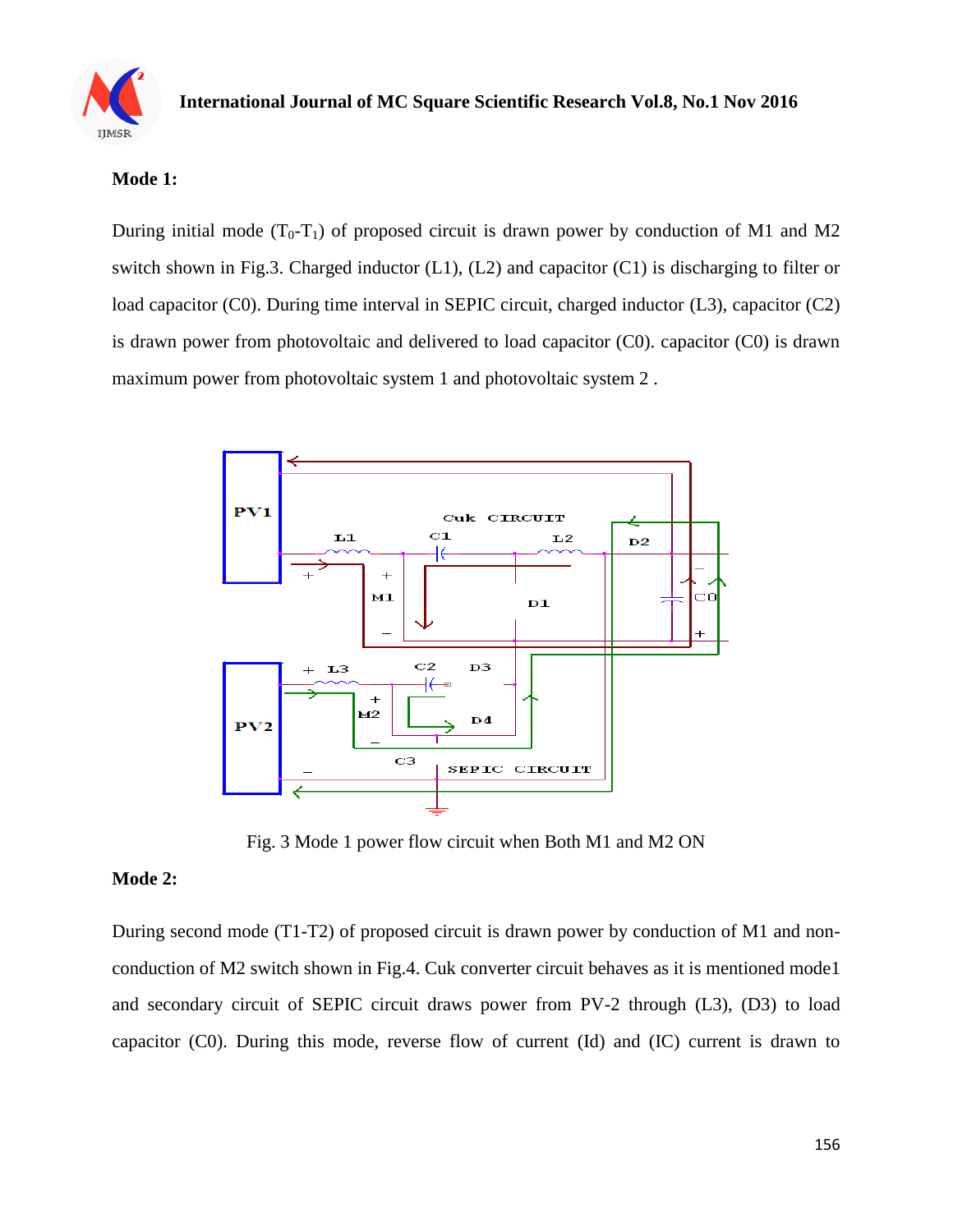

ground while (D2) is conduct. This moderate circuit is used to drawn power from both generations to load.



Fig.4 Mode 2 Power flow circuit when M1 ON and M2 OFF

**Mode 3:**



Fig.5 Mode 3 power flow when M1OFF and M2 ON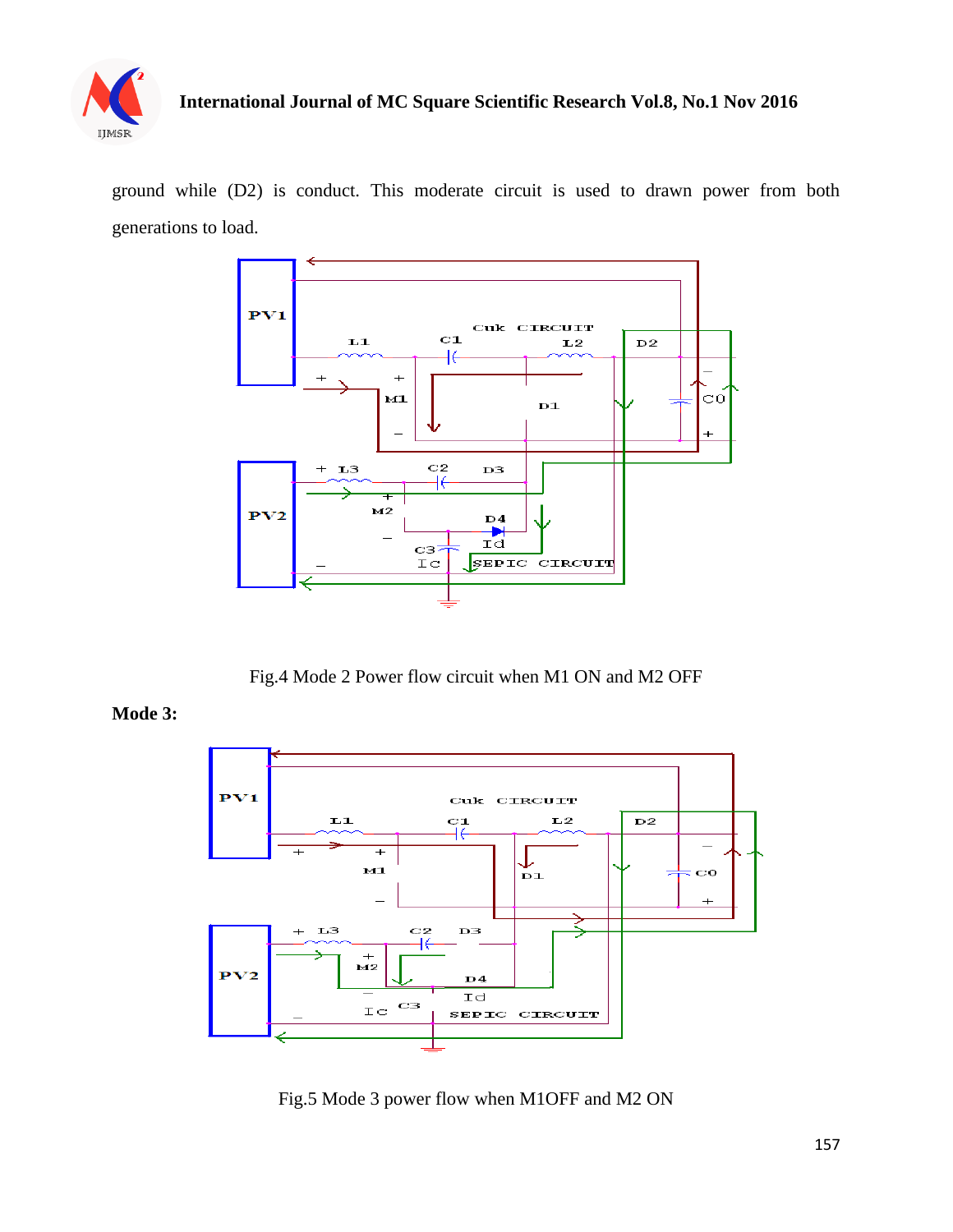

During third mode  $(T_2-T_3)$  of proposed circuit configuration is drawn power by conduction of M2 and non-conduction M1 shown in Fig.5. Cuk circuit is draws power form phtovoltaic system-1 through (L1) and (C1) to load capacitor (C0) via D1. Secondary circuit of SEPIC converter is drawn power from Photovoltaic system 2 through (L3), (C2) to filter capacitor (C0). Load drawn power simultaneously at equal time interval. Already charged energy across (C2) is also delivering power to load through (M2). The delivering power in circuit is depends on amount of generation on photovoltaic side

#### **Mode 4**



Fig.6 Mode 3 power flow when M1OFF and M2 ON

During fourth mode (T3-T4) of proposed circuit configuration is drawn power from both photovoltaic generation by non-conduction of M1 and M2 is shown in Fig.6. Photovoltaic system-1 generated power in Cuk is passed through inductor circuit across (L1), capacitor (C1) and also energy stored across (L2) is delivered in same path of (D1) to (C0). Photovoltaic power generation-2 in SEPIC converter, power passed through (L3) and (C2) to load side filter (C0) and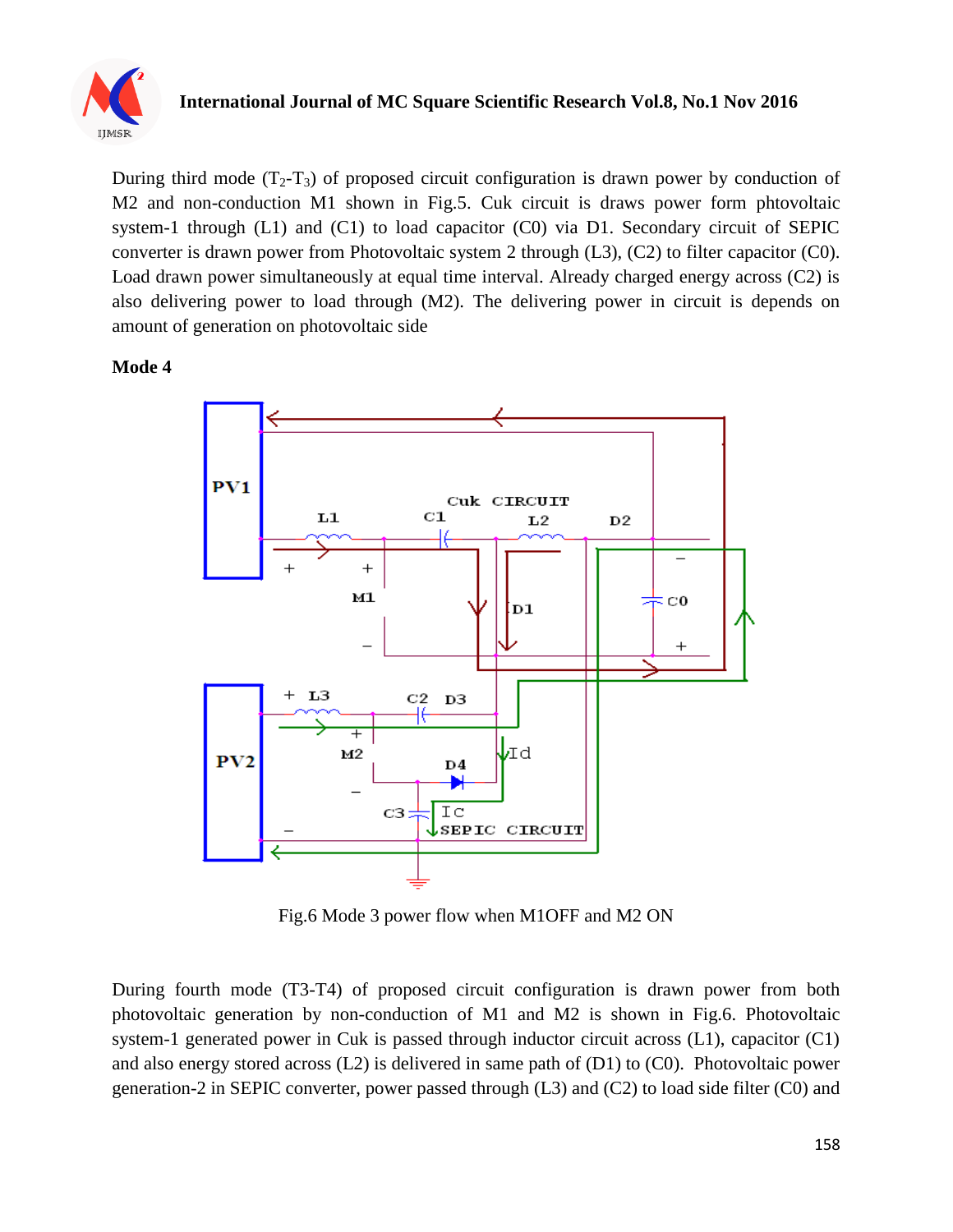

reached ground through diode (D1). At the same time of operation, reverse current (Id) across diode (D4) and current (IC) across capacitor (C3) flows to ground.

The analysis of fours modes of operation is clearly shows that load drawn power from each generation (both photovoltaic system-1 and photovoltaic system-2) is obtained regularly and effective power generation is entered to load in every modes of operation. This is the unique flow circuit over conventional hybrid system. The efficiency of proposed configuration is verified for wide load variation and control of brushless DC Motor

## **III. Control of Brushless DC Motor using Vector control topology**

The presented voltage source inverter controller is generating reference signals by comparing with positive sequence of supply voltage with load voltages is shown in Fig.7 Supply voltage  $(V_{ia}, V_{ib}, V_{ic})$  is transformed as  $(d - q - 0)$ using transformation method as given by equation (8) and (9).

$$
Trans = \sqrt{\frac{2}{3}} \begin{bmatrix} 1/\sqrt{2} & 1/\sqrt{2} & 1/\sqrt{2} \\ sin(\omega t) & sin(\omega t - 2\pi/3) & sin(\omega t + 2\pi/3) \\ cos(\omega t) & cos(\omega t - 2\pi/3) & cos(\omega t + 2\pi/3) \end{bmatrix}
$$
(8)

$$
Trans^{-} = \sqrt{\frac{2}{3}} \begin{bmatrix} 1/\sqrt{2} & \sin(\omega t) & \cos(\omega t) \\ 1/\sqrt{2} & \sin(\omega t - 2\pi/3) & \cos(\omega t - 2\pi/3) \\ 1/\sqrt{2} & \sin(\omega t + 2\pi/3) & \cos(\omega t + 2\pi/3) \end{bmatrix}
$$
(9)

$$
\begin{bmatrix} V_{i0} \\ V_{id} \\ V_{iq} \end{bmatrix} = Trans \begin{bmatrix} V_{ia} \\ V_{ib} \\ V_{ic} \end{bmatrix}
$$
 (10)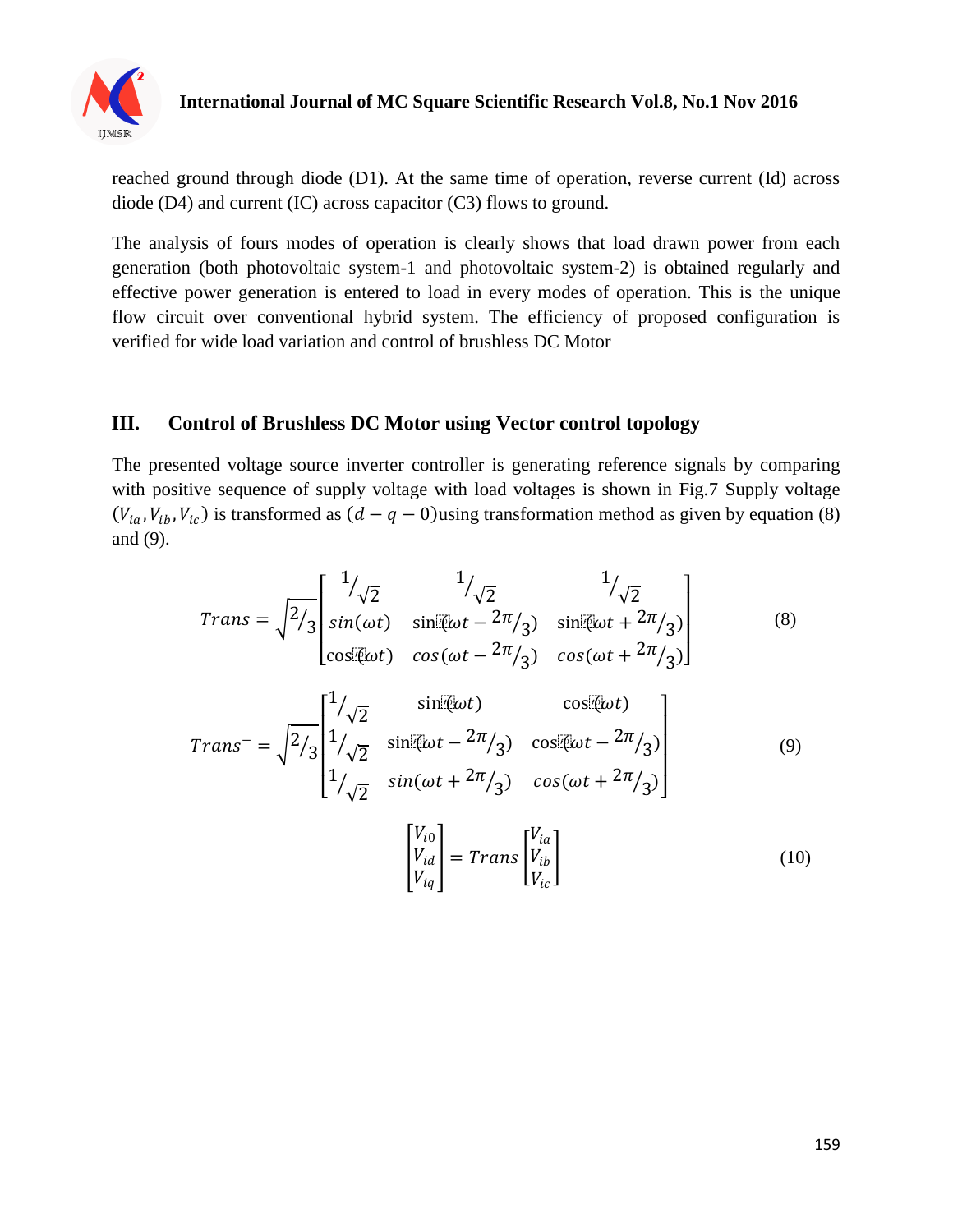



Fig.7 Proposed controller circuit diagram using neuro-fuzzy vector controller

A rapid voltage  $V_{id}$ ,  $V_{iq}$  is having both oscillation elements  $\tilde{V}_{id}$ ,  $\tilde{V}_{iq}$  and mean elements  $\overline{V}_{id}$ ,  $\overline{V}_{iq}$ with respect to unbalancing utility grid supply and harmonics condition. The same rapid voltage  $V_{id}$ ,  $V_{iq}$  is having negative sequence components and harmonics occurrences on distorted supply voltage conditioS\_N. Positive sequence is occurs on mean value of elements and zero sequence is occur on unbalancing voltage condition. One of rapid voltages  $V_{id}$  is consists of mean value and oscillation components is given by

$$
V_{id} = \tilde{V}_{id} + \overline{V}_{id} \tag{11}
$$

The reference voltages on load side  $(V_{La1b1c1})$  are calculated is given by

$$
\begin{bmatrix} V'_{La1} \\ V'_{Lb1} \\ V'_{Lc1} \end{bmatrix} = Trans^{-} \begin{bmatrix} \bar{V}_{i0} \\ \bar{V}_{id} \\ \bar{V}_{iq} \end{bmatrix}
$$
 (12)

Inverse transform calculation is applying by mean components across supply voltage and  $\omega t$  in proposed speed based vector control. Direct axis of positive sequence components voltages is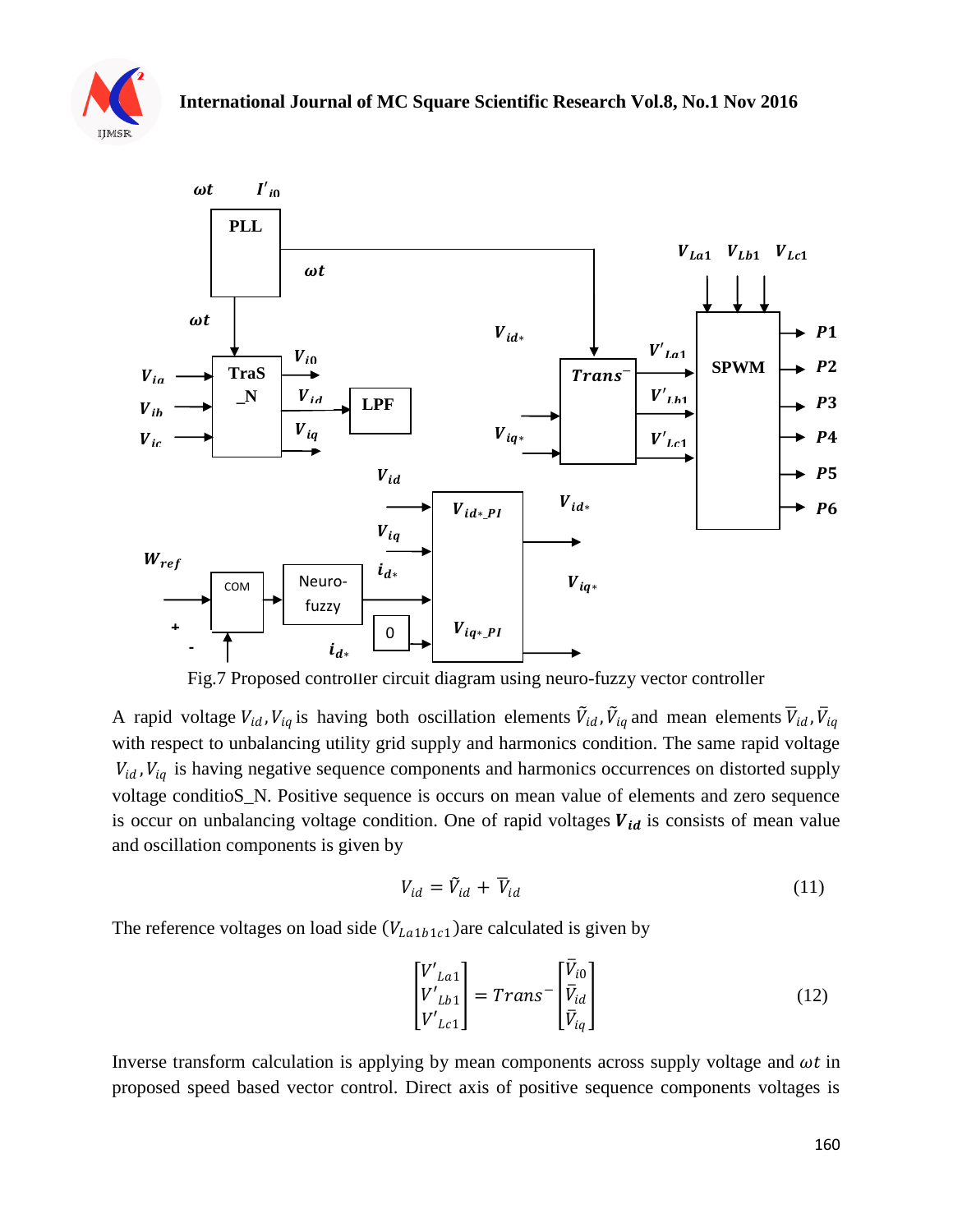

calculated by low pass filters which is presented on controller circuit is shown in Fig.7. In equation (10), zero sequence components and negative sequence components becomes zero for control and overcoming an unbalancing, distorted and harmonics on system. A sinusoidal pulse width modulation is generated by comparing generated reference signals  $V'_{La1,Lb1,Lc1}$  with load voltage  $V_{La1,Lb1,Lc1}$ .

Direct axis references current is calculating by comparing reference speed  $(\omega_{ref})$  and actual speed  $(\omega_{act})$  and given to speed control (neuro fuzzy logic control) to smooth and eliminate peak overshoot and gives a controlled direct axis current  $(i_{d*})$  as an output. The output waveform is described by following mechanical equation

$$
\frac{d\omega_r}{dt} = \frac{1}{j}(T_e - T_m - B\omega_r)
$$

Where, *j* is inertia of motor, B is viscous coefficient,  $T_m$  is a mechanical and  $T_e$  is an electrical torque.

## **IV. Space vector pulse width modulation**

A simple space vector based pulse width modulation scheme is introduces for controlling IBGT on inverter using reference voltage generation is shown in Fig.8 can be represented by switching states. Switching states are defined by torque error and flux errors shown in Table-1 and Table-2.

|                  |       | Leg A |                  |       | Leg B |          |       | Leg C |          |
|------------------|-------|-------|------------------|-------|-------|----------|-------|-------|----------|
| state            | $S_1$ | $S_4$ | $V_{an}$         | $S_3$ | $S_6$ | $V_{bn}$ | $S_5$ | $S_2$ | $v_{cn}$ |
|                  | on    | off   | $V_d$            | on    | off   | $V_d$    | on    | off   | $V_d$    |
| $\boldsymbol{0}$ | off   | on    | $\boldsymbol{0}$ | off   | on    | 0        | off   | on    |          |

Table I. Switching State for proposed inverter configuration

Table II. Switching State for proposed inverter configuration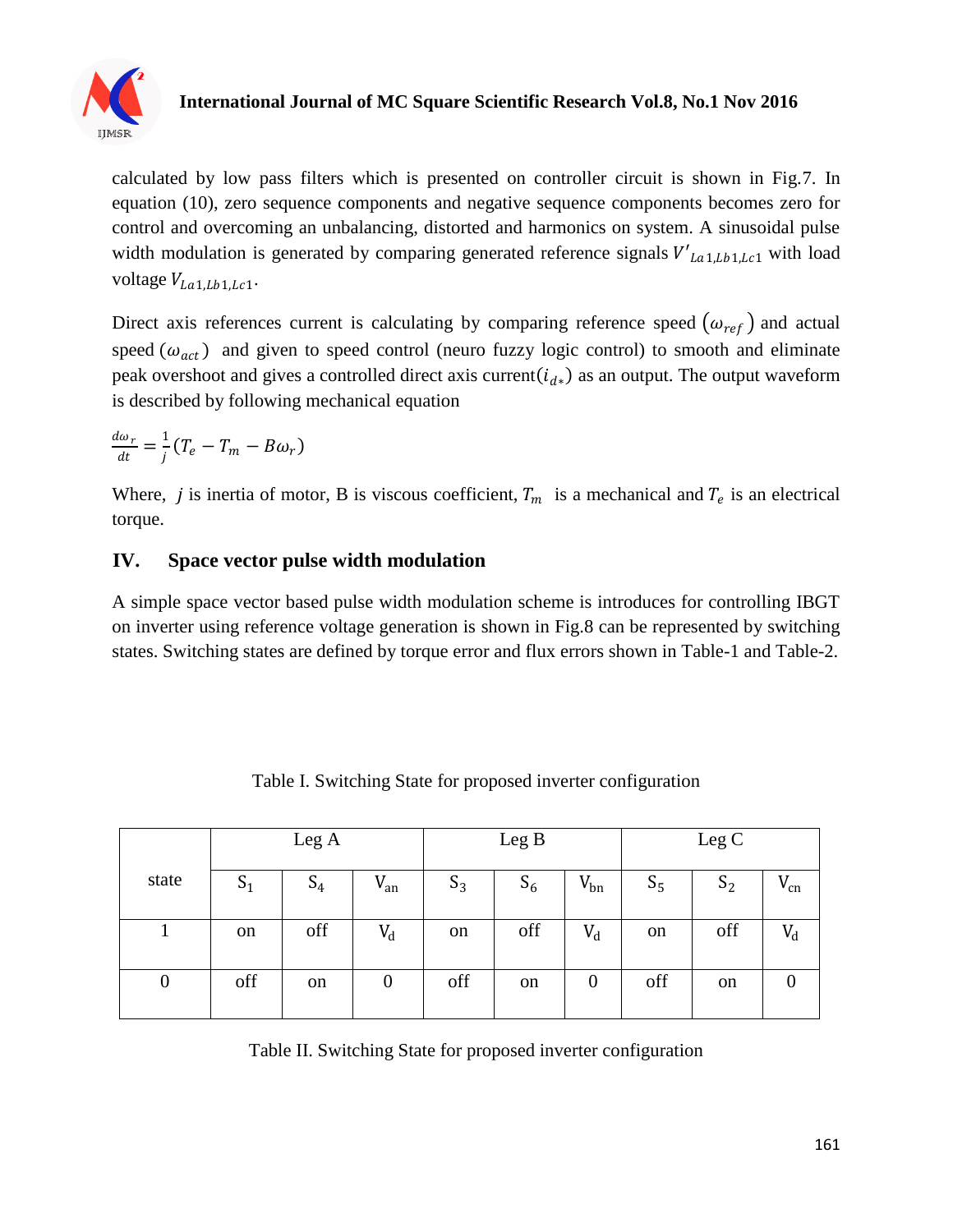

| Space vector  |             | Switching state | ON-state switch       | Definition                                                              |  |
|---------------|-------------|-----------------|-----------------------|-------------------------------------------------------------------------|--|
|               |             | (three phases)  |                       |                                                                         |  |
| Zero vector   | $\vec{V}_1$ | [1 1 1]         | $S_1, S_3, S_5$       | $\overline{0}$                                                          |  |
|               |             | $[0\ 0\ 0]$     | $S_4, S_6, S_2$       |                                                                         |  |
| Active vector | $\vec{V}_2$ | [1 0 0]         | $S_1, S_6, S_2$       | $\vec{V}_1 = \frac{2}{3} V_d e^{j0}$                                    |  |
|               | $\vec{V}_3$ | [1 1 0]         | $S_1, S_3, S_2$       | $\vec{V}_1 = \frac{2}{3} V_d e^{j\frac{\pi}{3}}$                        |  |
|               | $\vec{V}_4$ | $[0 1 0]$       | $S_4, S_3, S_2$       | $\vec{V}_1$<br>$=\frac{2}{3}V_{d}e^{j\frac{2\pi}{3}}$                   |  |
|               | $\vec{V}_5$ | [0 1 1]         | $S_4, S_3, S_5$       | $\overrightarrow{\text{V}}_1$<br>$=\frac{2}{3}V_{d}e^{j\frac{3\pi}{3}}$ |  |
|               | $\vec{V}_6$ | $[0\ 0\ 1]$     | $S_4$ , $S_6$ , $S_5$ | $\overrightarrow{V}_1$<br>$=\frac{2}{3}V_{d}e^{j\frac{4\pi}{3}}$        |  |
|               | $\vec{V}_7$ | $[101]$         | $S_1, S_6, S_5$       | $\vec{V}_1$<br>$=\frac{2}{3}V_{d}e^{j\frac{5\pi}{3}}$                   |  |

Voltage state is derived from  $\alpha$  and  $\beta$  reference frame below.

$$
\vec{V}_{ref} = V_{\alpha} + jV_{\beta} = \frac{2}{3}(V_{a} + aV_{b} + a^{2}V_{c})
$$
\n(18)

Similarly,

$$
\left| \vec{V}_{ref} \right| = \sqrt{V_{\alpha}^2 + V_{\beta}^2}, \qquad \alpha = \tan^{-1} \left( \frac{V_{\beta}}{V_{\alpha}} \right)
$$
  
\n
$$
V_{\alpha} + jV_{\beta} = \frac{2}{3} \left( V_a + e^{j\frac{2\pi}{3}} V_b + e^{-j\frac{2\pi}{3}} V_c \right)
$$
  
\n
$$
V_{\alpha} + jV_{\beta} = \frac{2}{3} \left( V_a + \cos \frac{2\pi}{3} V_b + V_a + \cos \frac{2\pi}{3} V_c \right) +
$$
  
\n
$$
j\frac{2}{3} \left( \sin \frac{2\pi}{3} V_b - \sin \frac{2}{3} V_c \right)
$$
\n(20)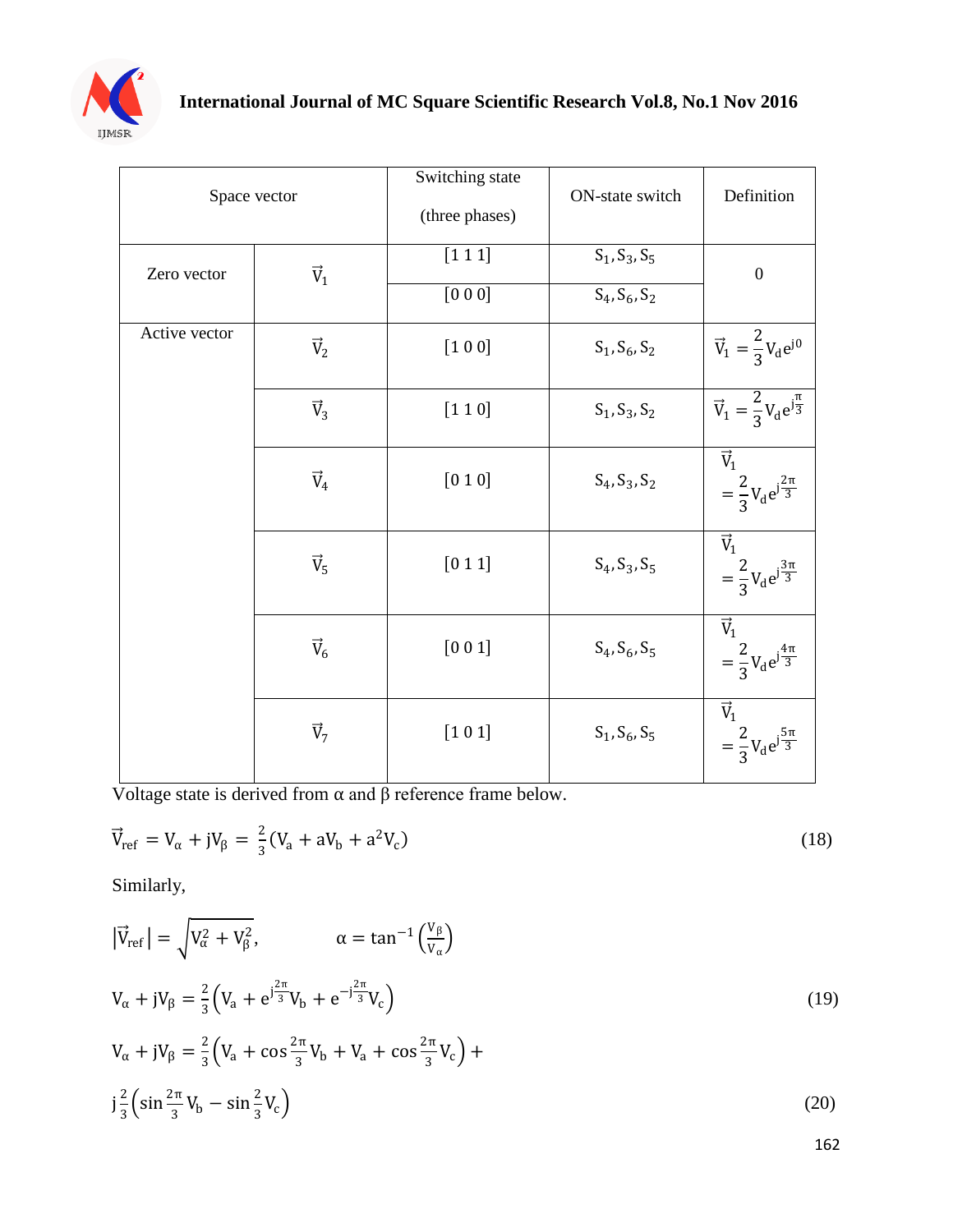



Fig. 8. Space vector diagram for two level inverter By equating the real and imaginary parts derived by,

$$
V_{\alpha} = \frac{2}{3} (V_a + \cos \frac{2\pi}{3} V_b + \cos \frac{2\pi}{3} V_c
$$
  
\n
$$
V_{\beta} = \frac{2}{3} \left( 0V_a + \sin \frac{2\pi}{3} V_b - \sin \frac{2\pi}{3} V_c \right)
$$
  
\n
$$
\begin{bmatrix} V_d \\ V_q \end{bmatrix} = \frac{2}{3} \begin{bmatrix} 1 & \cos \frac{2\pi}{3} & \cos \frac{2\pi}{3} \\ 0 & \sin \frac{2\pi}{3} & \sin \frac{2\pi}{3} \end{bmatrix} \cdot \begin{bmatrix} V_a \\ V_b \\ V_c \end{bmatrix}
$$
 (21)

The proposal of space vector modulation used to improved brushless DC Motor performances such as speed and current via neuro- fuzzy based vector control loop. Space vector modulation is interacting with vector control loop which phase lock loop circuit, park transform/park inverse transform, speed regulator using neuro fuzzy logic controller.

## **V. Simulation result**

The presented scheme of hybrid photovoltaic system is generating in effective manner using Cuk-Sepic Converter. Hybrid converter performance is improved by fuzzy logic based MPPT scheme. The proposed power generation is applied for brushless DC Motor operation and control of brushless dc motor is obtained by space vector based vector control using neuro fuzzy logic controller. Brushless DC Motor is undergone for wide load variation test for proposed Hybrid photovoltaic converter. The photovoltaic system parameters design is implemented using Table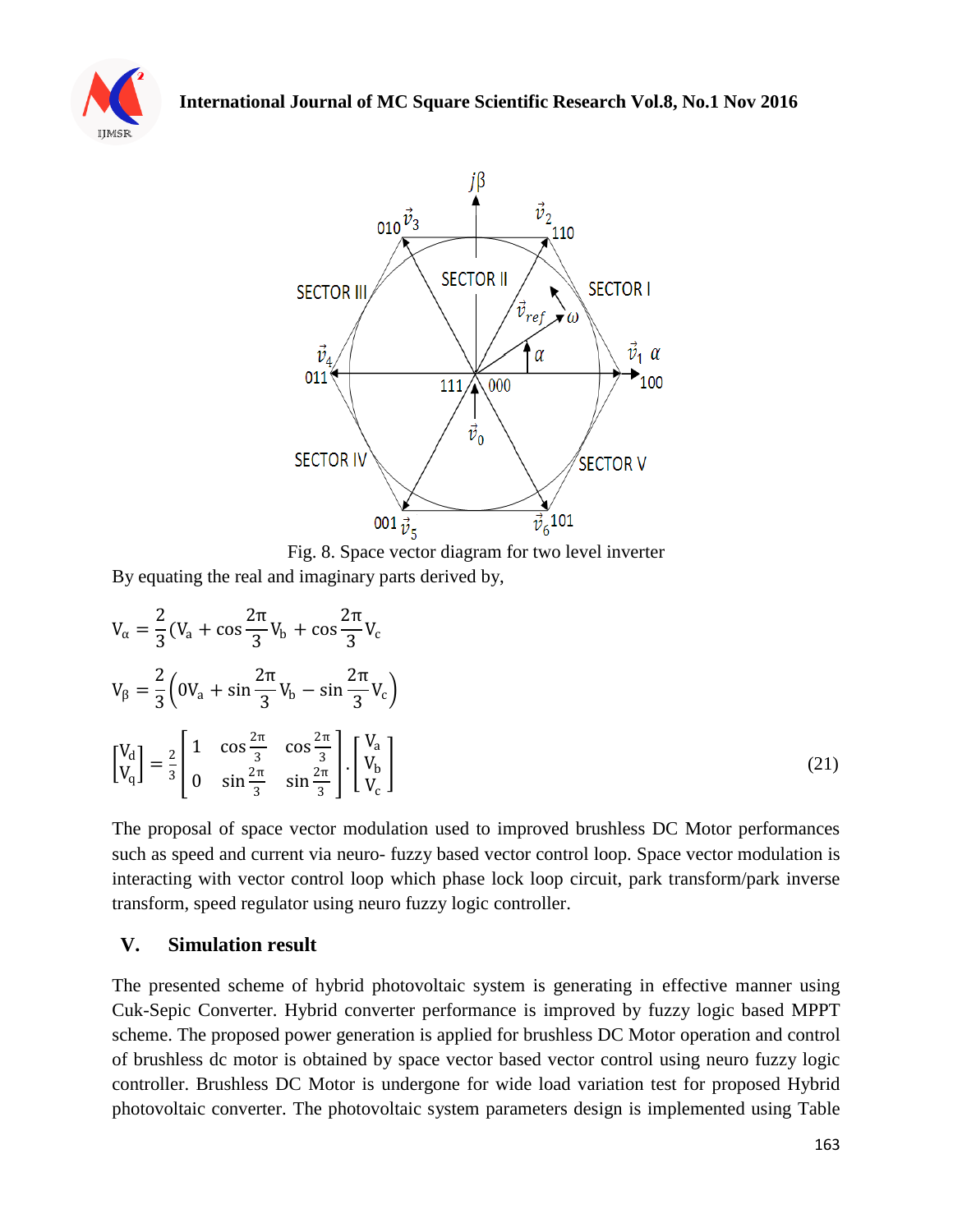

III, parameters of presented system configuration is presented using Table IV and motor configuration is used in Table V.

| Kyocera KC200GT for Two-Diode photovoltaic system |                         |  |  |
|---------------------------------------------------|-------------------------|--|--|
| Parameters                                        | Value                   |  |  |
| $I_{sc}(A)$                                       | 8.20                    |  |  |
| $V_{oc}(V)$                                       | 32.90                   |  |  |
| $I_{mp}(A)$                                       | 7.61                    |  |  |
| $V_{mp}(V)$                                       | 26.3                    |  |  |
| $I_{o1}(A)$                                       | $5.0122 \times 10^{-4}$ |  |  |
| $I_{o2}(A)$                                       | $1.298 \times 10^{-5}$  |  |  |
| $I_{PV}(A)$                                       | 17                      |  |  |
| A1                                                | 1.7                     |  |  |
| A2                                                | 2.5                     |  |  |

Table III parameters for Two-Diode photovoltaic system

The two-diode photovoltaic system is designed using parameters given in Table III for applying voltage source inverter as an input supply via buck-boost converter system. Proposed system is designed using parameters given in Table IV and motor parameters used for presented scheme is given in Table V.

Table IV Parameters for proposed system

| Parameters               | Value |
|--------------------------|-------|
| $PV$ (V)                 | 200   |
| $MPPT$ (V)               | 600   |
| INV(V)AC                 | 600   |
| Inverter frequency $(f)$ | 1kHz  |
| Load power               | 500W  |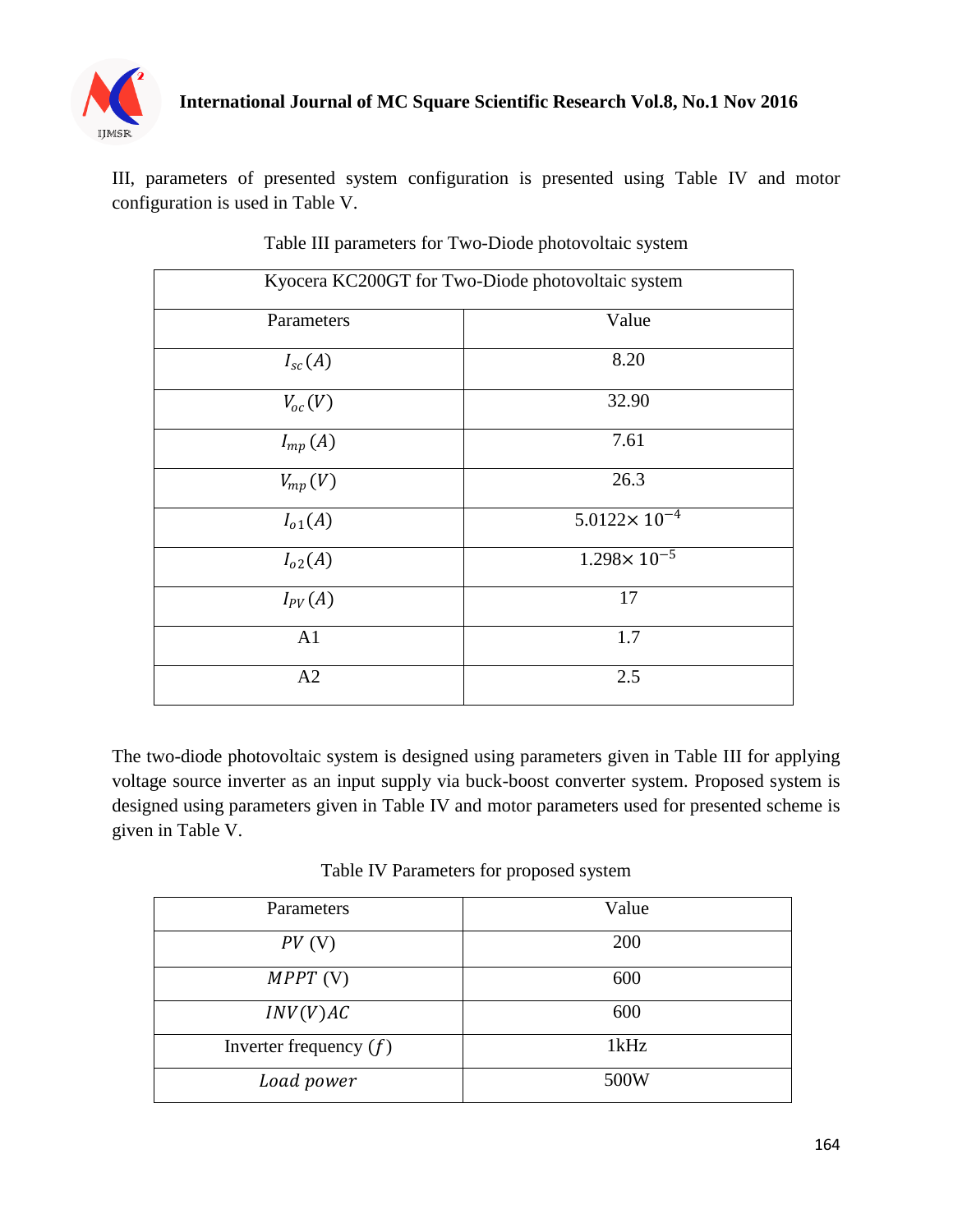

| L1                                   | $128\mu H$  |
|--------------------------------------|-------------|
| L2                                   | $58\mu$ H   |
| L3                                   | $108\mu H$  |
| C <sub>1</sub>                       | $755 \mu F$ |
| C <sub>2</sub>                       | $1808\mu F$ |
| C <sub>3</sub>                       | $400\mu H$  |
| CO                                   | $407\mu H$  |
| Buck-boost converter frequency $(f)$ | 25kHz       |

Table V Parameters for BLDC Motor

| Parameters          | Value                    |
|---------------------|--------------------------|
| Nominal Power $(W)$ | 200                      |
| Voltage $(V)$       | 600                      |
| Frequency $(f)$     | 600                      |
| $R_{s}$             | $2.8750\Omega$           |
| L <sub>s</sub>      | $8.5m\Omega$             |
| Rotor flux linkage  | 0.18Wb                   |
| $P_P$               | 4                        |
|                     | 0.0008 kg.m <sup>2</sup> |

The brushless DC Motor is tested for wide load variation from low to high at 1sec and also speed, current and torque performances are obtained in desired level even at load variation. Implementation circuit is shown in Fig.9, proposed hybrid converter and motor performances are achieved in Fig.10 and Fig.11.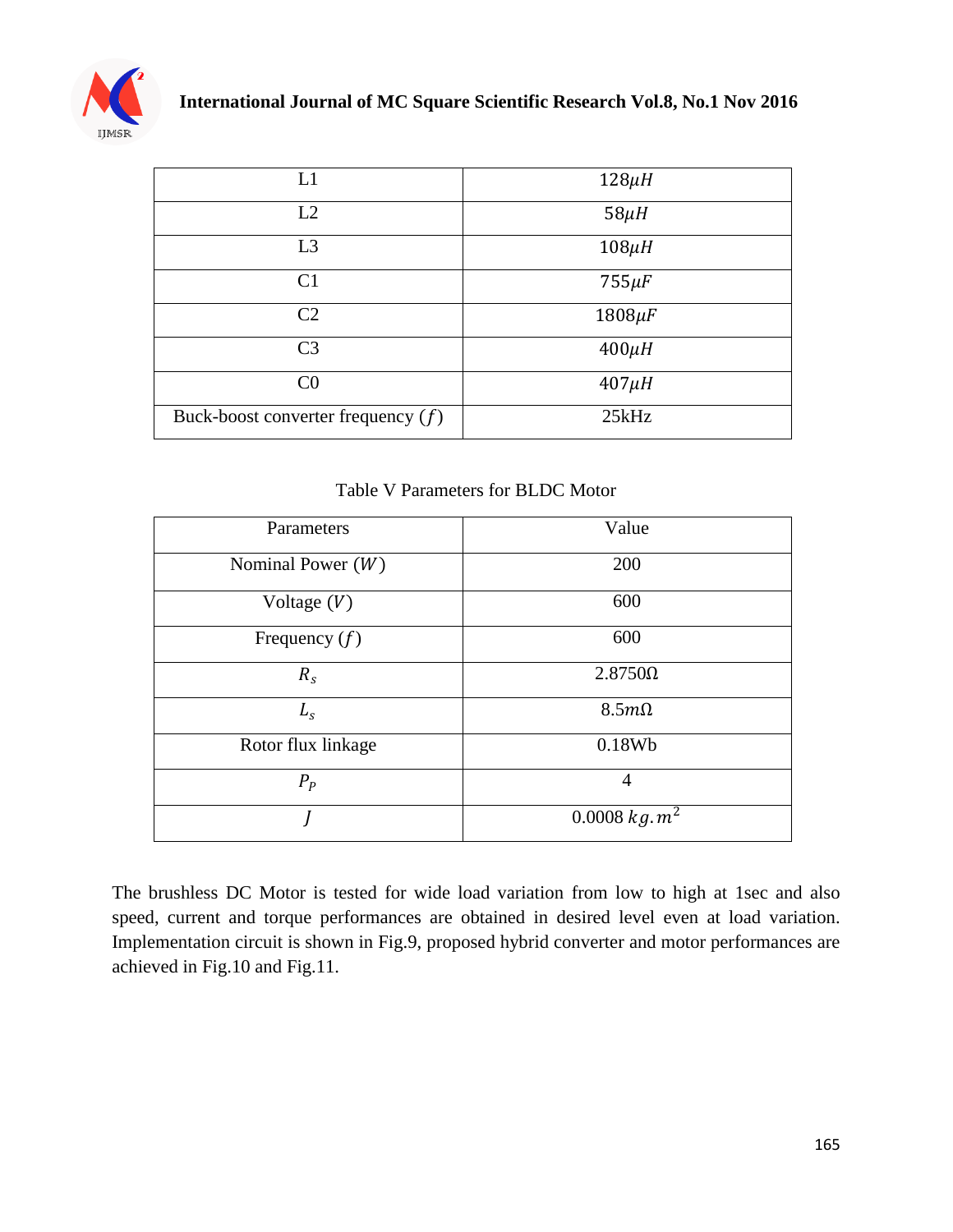



## Fig.9 simulation implementation circuit for proposed configuration





Fig.10 simulation implementation circuit for proposed configuration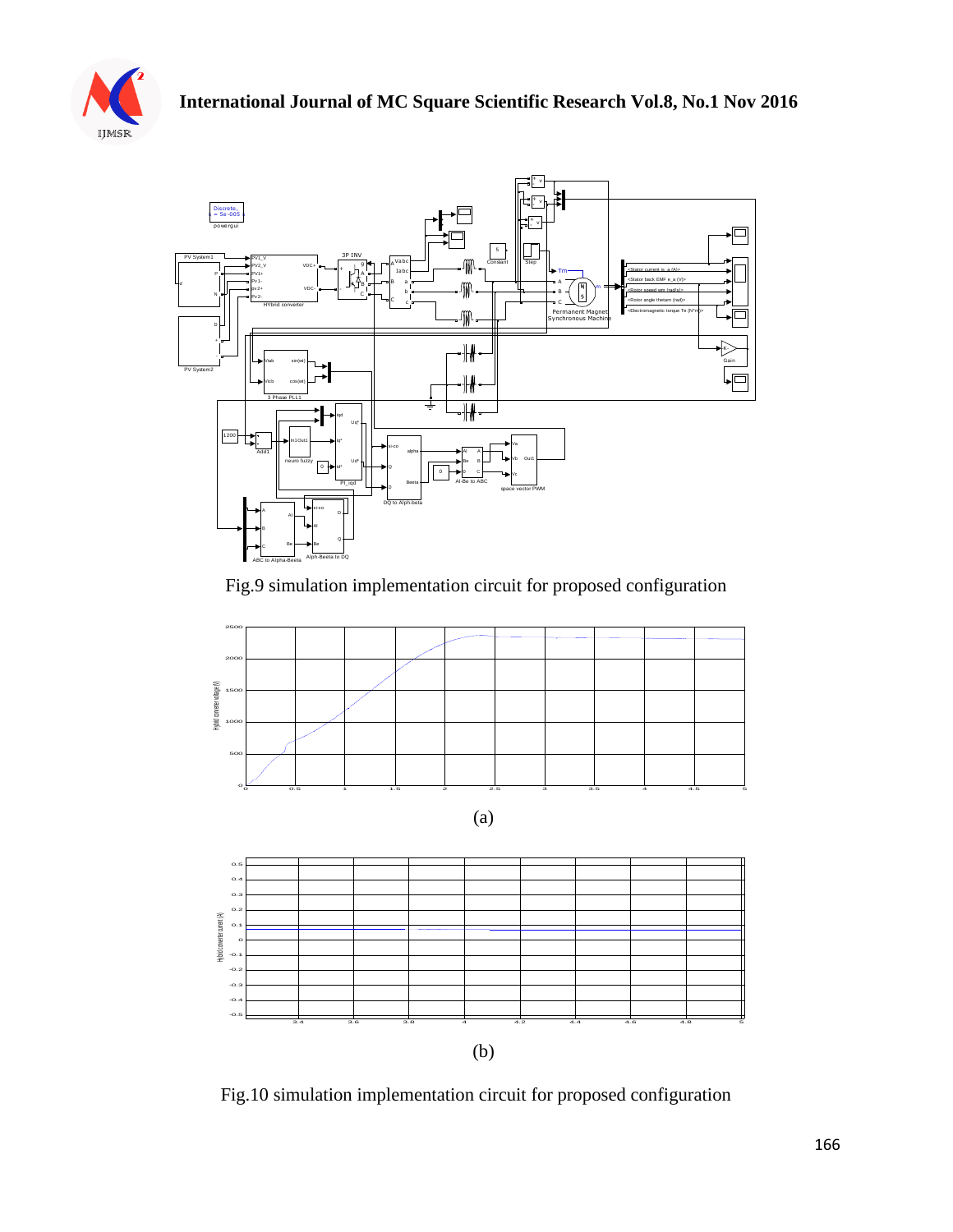





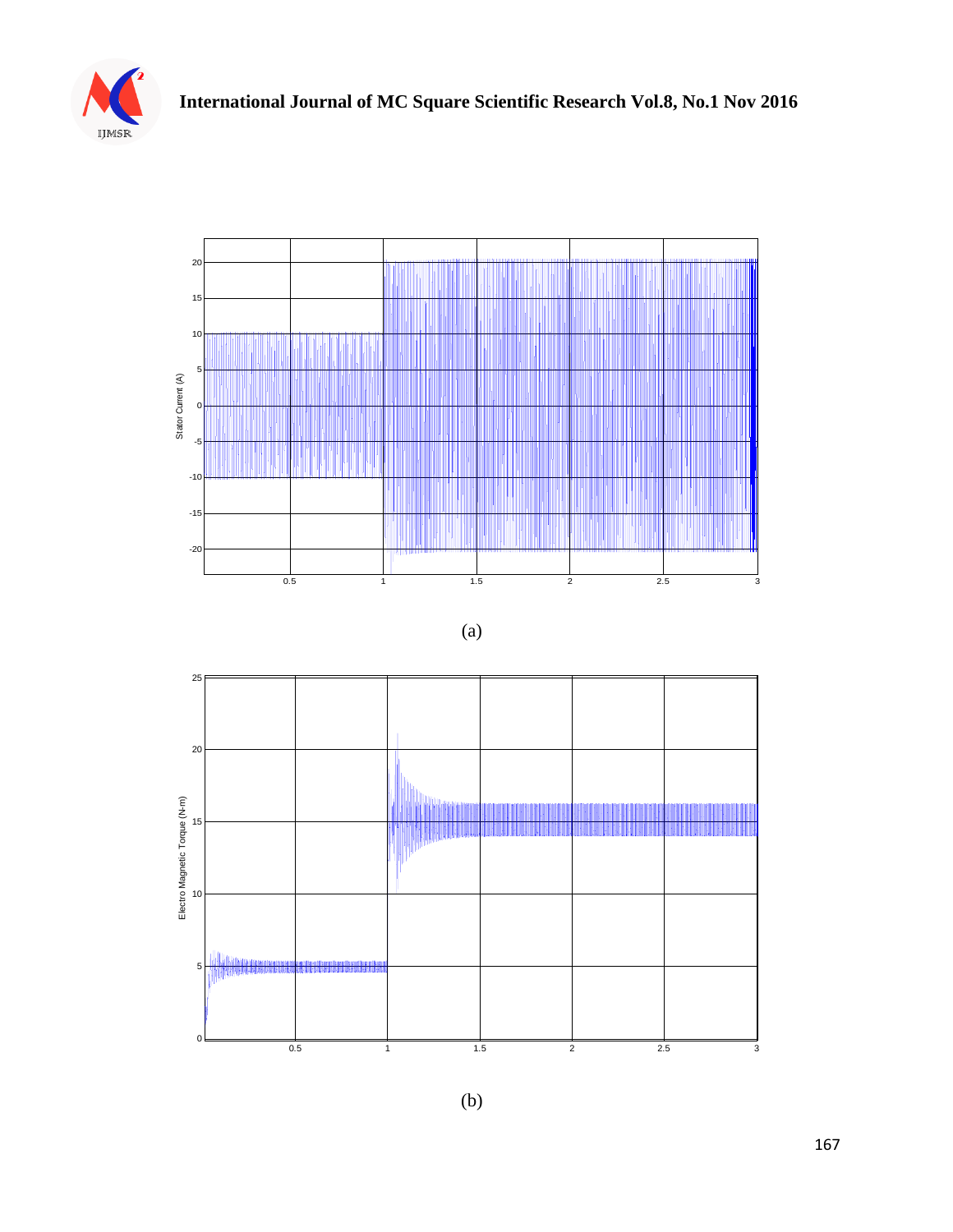



Fig.11 simulation implementation circuit for proposed configuration

## **VI. Conclusion**

The enhancement of this approach provides an efficient power sharing from photovoltaic power system using cuk-sepic converter and power generation performance is improved by proposed fuzzy logic based MPPT control scheme. The neuro -fuzzy logic based vector control is greatly control brushless DC Motor control so that this can capable of speed and torque control for wide range of speed application. This paper introduces an efficient power generation and speed-torque control of brushless DC Motor using simple space vector modulation based neuro-fuzzy vector control scheme. An electromagnetic torque and speed performances is maintained in constant even at high load and low load conditions. The simulation implementation was carried out to verify the performances of proposed configuration using MATLAB/Simulink software and proved their performances in photovoltaic generation and motor performance.

# **References**

- 1. Matsuo, H. "Novel Solar Cell Power Supply System using the Multiple-input DC-DC Converter; Telecommunications Energy Conference, 1998; INTELEC." In 20th International, pp. 797-8022.
- 2. Amirabadi, Mahshid, Hamid A. Toliyat, and William C. Alexander. "A multiport AC link PV inverter with reduced size and weight for stand-alone application." IEEE Transactions on Industry Applications vol.49. no.5, 2013, pp.2217-2228.